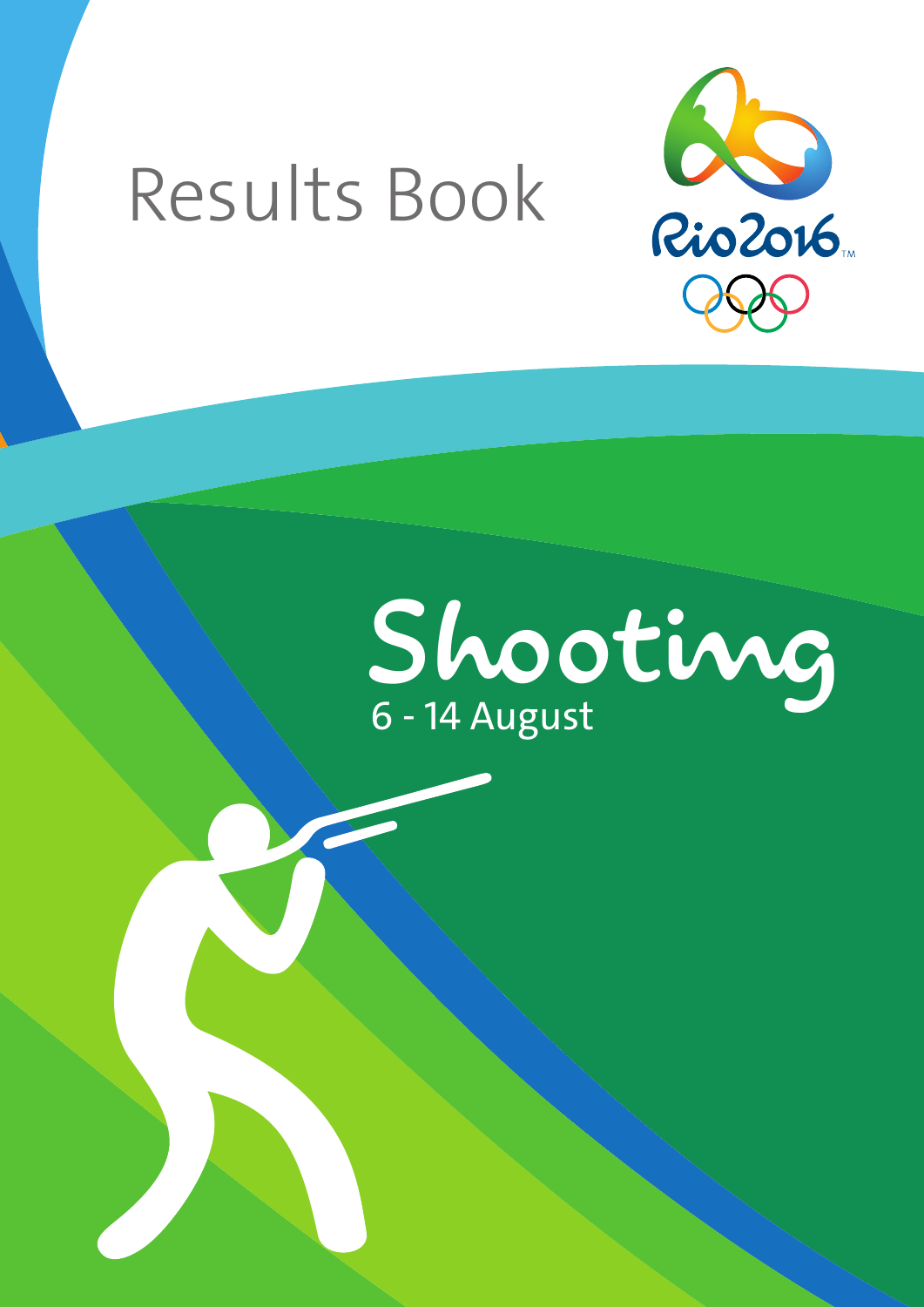

**Records**

FRI 12 AUG 2016

**Shooting** Tiro Esportivo / Tir **Skeet Men**

Skeet masculino / Skeet - hommes



### **Event Summary**

Resumo do evento / Résumé de l'épreuve

| WR<br>OR |              | 125 LUCHINI Valerio                             |                    |            | <b>ITA</b>     |       | 9 JUL 2014 WC    | Beijing (CHN) |                      |               |
|----------|--------------|-------------------------------------------------|--------------------|------------|----------------|-------|------------------|---------------|----------------------|---------------|
|          |              | Not established                                 |                    |            |                |       |                  |               |                      |               |
|          |              |                                                 |                    |            | Qualification  |       | <b>Semifinal</b> |               | <b>Medal Matches</b> |               |
| Rank     | Bib<br>No.   | <b>Name</b>                                     | <b>NOC</b><br>Code | Total      | Remarks        | Total | <b>Remarks</b>   | Total         | Remarks              |               |
|          |              | Gold Medal Match (16 targets)                   |                    |            |                |       |                  |               |                      |               |
|          |              | 1 1554 ROSSETTI Gabriele                        | <b>ITA</b>         | 121        | QS-off: 12     | 16    |                  | 16            |                      | Gold          |
|          |              | 2 1973 SVENSSON Marcus                          | <b>SWE</b>         | 123 OR     |                | 16    |                  | 15            |                      | <b>Silver</b> |
|          |              |                                                 |                    |            |                |       |                  |               |                      |               |
|          |              | <b>Bronze Medal Match (16 targets)</b>          |                    |            |                |       |                  |               |                      |               |
|          |              | 3 1515 ALRASHIDI Abdullah                       | <b>IOA</b>         | 123 OR     |                |       | 14 S-off: 4      | 16            |                      | <b>Bronze</b> |
|          |              | 4 2036 MILCHEV Mikola                           | <b>UKR</b>         | 122        |                | 15    |                  | 14            |                      |               |
|          |              |                                                 |                    |            |                |       |                  |               |                      |               |
|          |              | Semifinal (16 targets)                          |                    |            |                |       |                  |               |                      |               |
|          |              | 5 1303 HANSEN Jesper                            | DEN                |            | 121 QS-off: 12 |       | 14 S-off: 3      |               |                      |               |
|          |              | 6 1972 NILSSON Stefan                           | <b>SWE</b>         | 122        |                |       | 14 S-off: 3      |               |                      |               |
|          |              | Qualification (125 targets)                     |                    |            |                |       |                  |               |                      |               |
|          |              | 7 1405 DELAUNAY Eric                            | <b>FRA</b>         | 121        | QS-off: 11     |       |                  |               |                      |               |
| 8        |              | 1411 TERRAS Anthony                             | <b>FRA</b>         | 121        | QS-off: 3      |       |                  |               |                      |               |
| 9        |              | 1496 KHAN Mairaj Ahmad                          | <b>IND</b>         | 121        | QS-off: 3      |       |                  |               |                      |               |
| 10       |              | 1060 FERGUSON Keith                             | <b>AUS</b>         | 120        |                |       |                  |               |                      |               |
| 11       | 1339         | MEHELBA Azmy                                    | EGY                | 120        |                |       |                  |               |                      |               |
| 12       |              | 1878 ASTAKHOV Anton                             | <b>RUS</b>         | 119        |                |       |                  |               |                      |               |
| 13       |              | 1462 MITAS Efthimios                            | <b>GRE</b>         | 119        |                |       |                  |               |                      |               |
| 14       | 1621         | <b>UPELNIEKS Dainis</b>                         | LAT                | 119        |                |       |                  |               |                      |               |
| 15       | 2051         | <b>HANCOCK Vincent</b>                          | <b>USA</b>         | 119        |                |       |                  |               |                      |               |
| 16       |              | 1282 CHASIKOS Andreas                           | <b>CYP</b>         | 118        |                |       |                  |               |                      |               |
| 17       |              | 2023 ALMAKTOUM Saeed                            | <b>UAE</b>         | 118        |                |       |                  |               |                      |               |
| 18       |              | 1101 MASKELL Michael                            | BAR                | 118        |                |       |                  |               |                      |               |
| 19       |              | 1057 ADAMS Paul                                 | <b>AUS</b>         | 118        |                |       |                  |               |                      |               |
| 20       | 1516         | <b>HABIB Saud</b>                               | <b>IOA</b>         | 117        |                |       |                  |               |                      |               |
| 21       | 2060         | <b>THOMPSON Frank</b>                           | <b>USA</b>         | 117        |                |       |                  |               |                      |               |
| 22       | 1166         | PORTELLA Renato                                 | <b>BRA</b>         | 116        |                |       |                  |               |                      |               |
| 23       | 1448         | <b>BUCHHEIM Ralf</b>                            | GER                | 116        |                |       |                  |               |                      |               |
| 24       | 1551         | LODDE Luigi                                     | <b>ITA</b>         | 116        |                |       |                  |               |                      |               |
| 25       |              | 1072 KUNTSCHIK Sebastian                        | <b>AUT</b>         | 116        |                |       |                  |               |                      |               |
| 26       | 1277         | RODRIGUEZ MARTINEZ                              | <b>CUB</b>         | 116        |                |       |                  |               |                      |               |
| 27       | 1035         | <b>GIL Federico</b>                             | ARG                | 116        |                |       |                  |               |                      |               |
| 28<br>29 | 1336<br>2024 | <b>DONATO Franco</b><br><b>BIN FUTTAIS Saif</b> | EGY                | 115        |                |       |                  |               |                      |               |
| 30       | 1641         | <b>RACINSKAS Ronaldas</b>                       | <b>UAE</b><br>LTU  | 114<br>112 |                |       |                  |               |                      |               |
| 31       | 1851         | <b>AL-ATTIYA Nasser</b>                         | QAT                | 111        |                |       |                  |               |                      |               |
| 32       |              | 1852 HAMAD Rashid                               | QAT                | 109        |                |       |                  |               |                      |               |
|          |              |                                                 |                    |            |                |       |                  |               |                      |               |

Please note that there are records equally achieved by several athletes. Only the first athlete to set the record is shown. Refer to the Records list in INFO.

Legend:<br>OR Olympic Record

SHM403000\_74S 1.0 Report Created SAT 13 AUG 2016 15:34

**Note:**



**OR** Olympic Record **QS-off** Qualification Shoot-off **S-off** Shoot-off **WC** World Cup **World Record** 

Page 1/1 **Atos**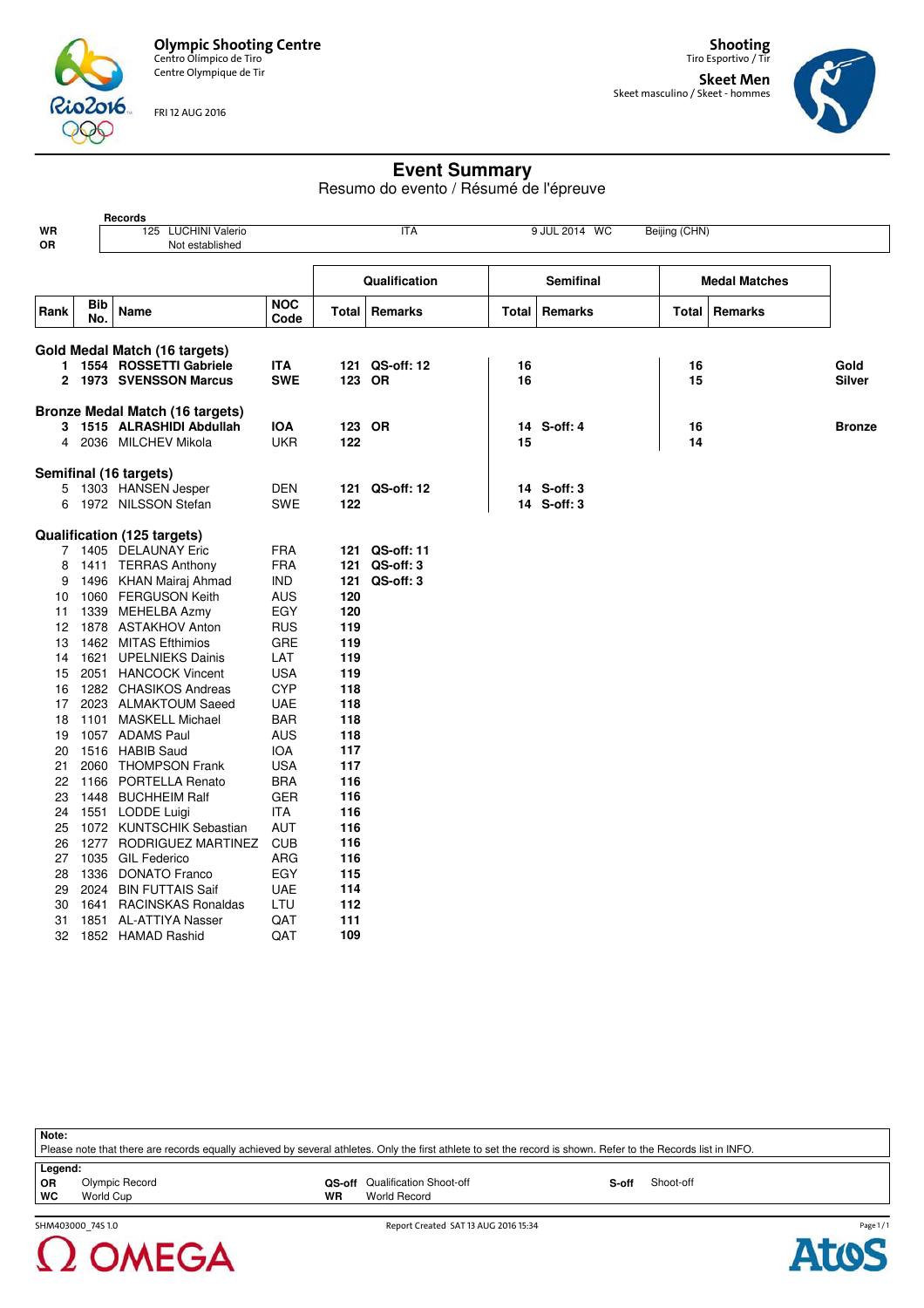

SAT 13 AUG 2016 Start Time 15:00

**Shooting** Tiro Esportivo / Tir

**Skeet Men** Skeet masculino / Skeet - hommes **Finals** Finais / Finale



# **Results**

Resultados / Résultats

#### **Second Competition Stage - Medal Matches**

| Rank                    | <b>Bib</b> | Name                      | <b>NOC</b> |                          | <b>Targets</b> |            | Total   Remarks |    |  |
|-------------------------|------------|---------------------------|------------|--------------------------|----------------|------------|-----------------|----|--|
|                         | No.        |                           | Code       | 4                        | 8              | 12         | 16              |    |  |
|                         |            |                           |            |                          |                |            |                 |    |  |
| <b>Gold Medal Match</b> |            |                           |            |                          |                |            |                 |    |  |
|                         |            | 1554 ROSSETTI Gabriele    | <b>ITA</b> |                          |                |            | <u> Hill Ha</u> | 16 |  |
| $\mathcal{P}$           |            | 1973 SVENSSON Marcus      | SWE        |                          |                |            | a katika Ma     | 15 |  |
|                         |            | <b>Bronze Medal Match</b> |            |                          |                |            |                 |    |  |
| $\mathcal{S}$           |            | 1515 ALRASHIDI Abdullah   | <b>IOA</b> | <b>FINDINAL PROPERTY</b> |                | anna Araol |                 | 16 |  |
| 4                       |            | 2036 MILCHEV Mikola       | <b>UKR</b> |                          |                |            | <u> Hill</u>    | 14 |  |

#### **First Competition Stage - Semifinal**

| Rank | Bib | Name                    | <b>NOC</b> |   |   | <b>Targets</b>       |    | Total   Remarks |                   |  |
|------|-----|-------------------------|------------|---|---|----------------------|----|-----------------|-------------------|--|
|      | No. |                         | Code       | 4 | 8 | 12                   | 16 |                 |                   |  |
|      |     | 1554 ROSSETTI Gabriele  | <b>ITA</b> |   |   |                      |    | 16              | QG                |  |
|      |     | 1973 SVENSSON Marcus    | SWE        |   |   | _______________      |    | 16              | QG                |  |
|      |     | 2036 MILCHEV Mikola     | <b>UKR</b> |   |   |                      |    | 15              | QB                |  |
|      |     | 1515 ALRASHIDI Abdullah | <b>IOA</b> |   |   | u dhe dhe e          |    |                 | 14 S-off: 4<br>QB |  |
| 5    |     | 1303 HANSEN Jesper      | <b>DEN</b> |   |   | <u>a kata ing Pa</u> |    |                 | 14 S-off: 3       |  |
| ĥ    |     | 1972 NILSSON Stefan     | SWE        |   |   |                      |    |                 | 14 S-off: 3       |  |